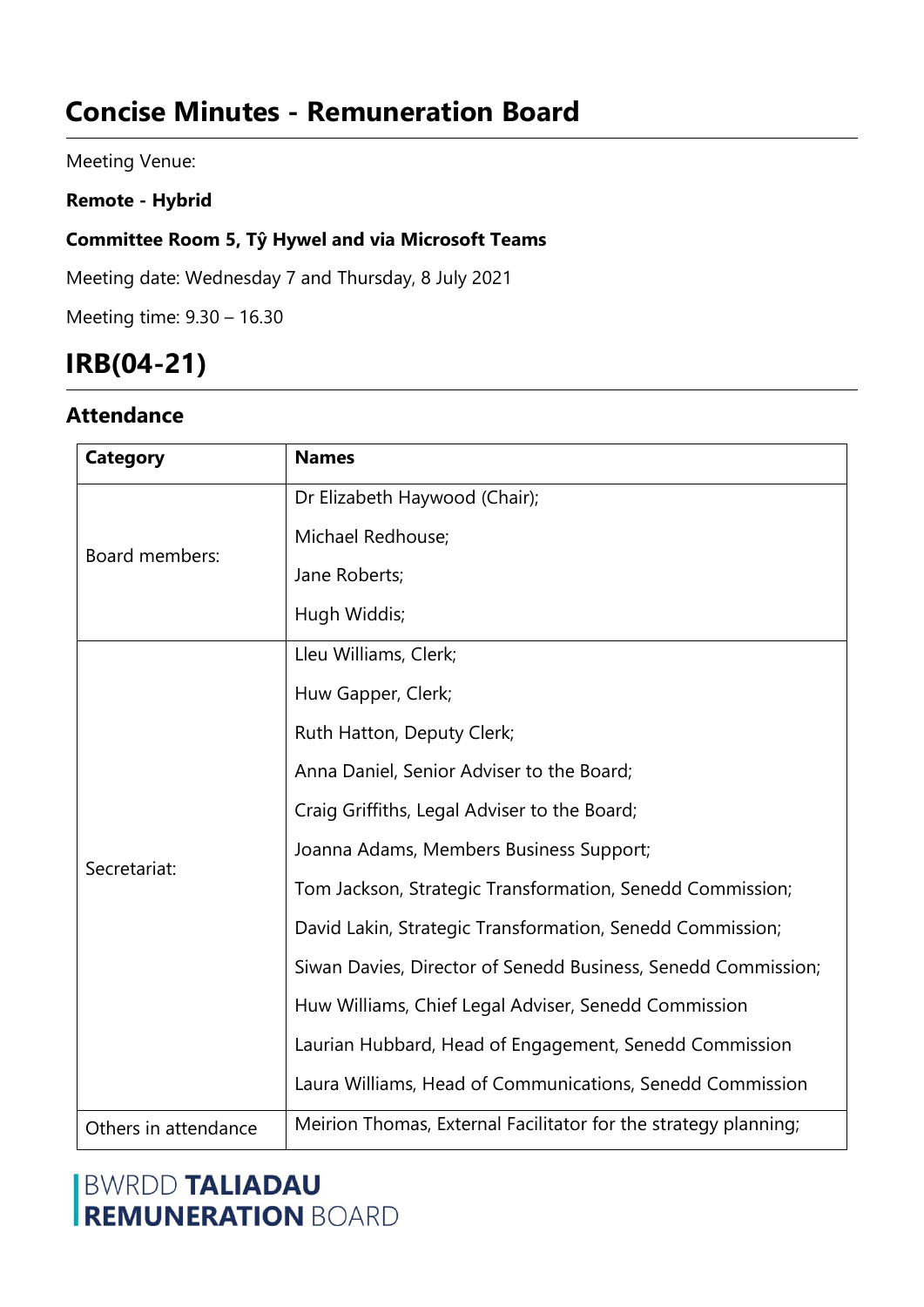## **1 Session 1: Strategy planning (9.30 - 11.00)**

Chair's Introduction

- 1.1 The Chair welcomed everyone to the meeting.
- 1.2 The Board expressed their deepest sympathy and condolence to the family of Carys Evans, previous Clerk to the Board, on the news of her passing. The Board agreed to inform previous Board members in order to give them an opportunity to express their condolences also.
- 1.3 The Chair introduced and welcomed David Hanson to the meeting. The Chair explained that, following recent interviews with candidates for the Board member vacancy, David was the preferred candidate. The Board noted that the Commission will need to formally approve David's appointment and all necessary vetting and clearance checks will need to be made. The intention will be for David to join the Board as a full member for the September meeting. The Chair explained that David would attend for the strategy planning work undertaken by the Board but would leave during the formal Board meeting.
- 1.4 The Chair introduced and welcomed Meirion Thomas to the meeting. Meirion was appointed as external facilitator to the Board in undertaking its consideration and development of its strategy.
- 1.5 The remainder of the agenda, aside from matters outlined below, was set aside for the Board's strategy planning.
- **2 Session 2: Strategy planning (11.30 - 13.00)**
- **3 Session 3: Drop-in with Members (15:00 - 16:30)**
- **4 Session 4: Strategy planning (10.00 - 10.30)**
- **5 Session 5: Strategy planning (11:00 - 12:00)**
- **6 Session 6: Strategy planning (13:00 - 14:00)**
- **7 Session 7: Board meeting (14:30 - 16:00)**
- 1.6 The Board agreed the minutes of the meeting of 27 May 2021.
- 1.7 The Board discussed issues raised by Members during the drop in session the day before.
- 1.8 The Board considered an update on support provided to Members in relation to Covid-19 and noted the planned Welsh Government's review of restrictions, due on 14 July.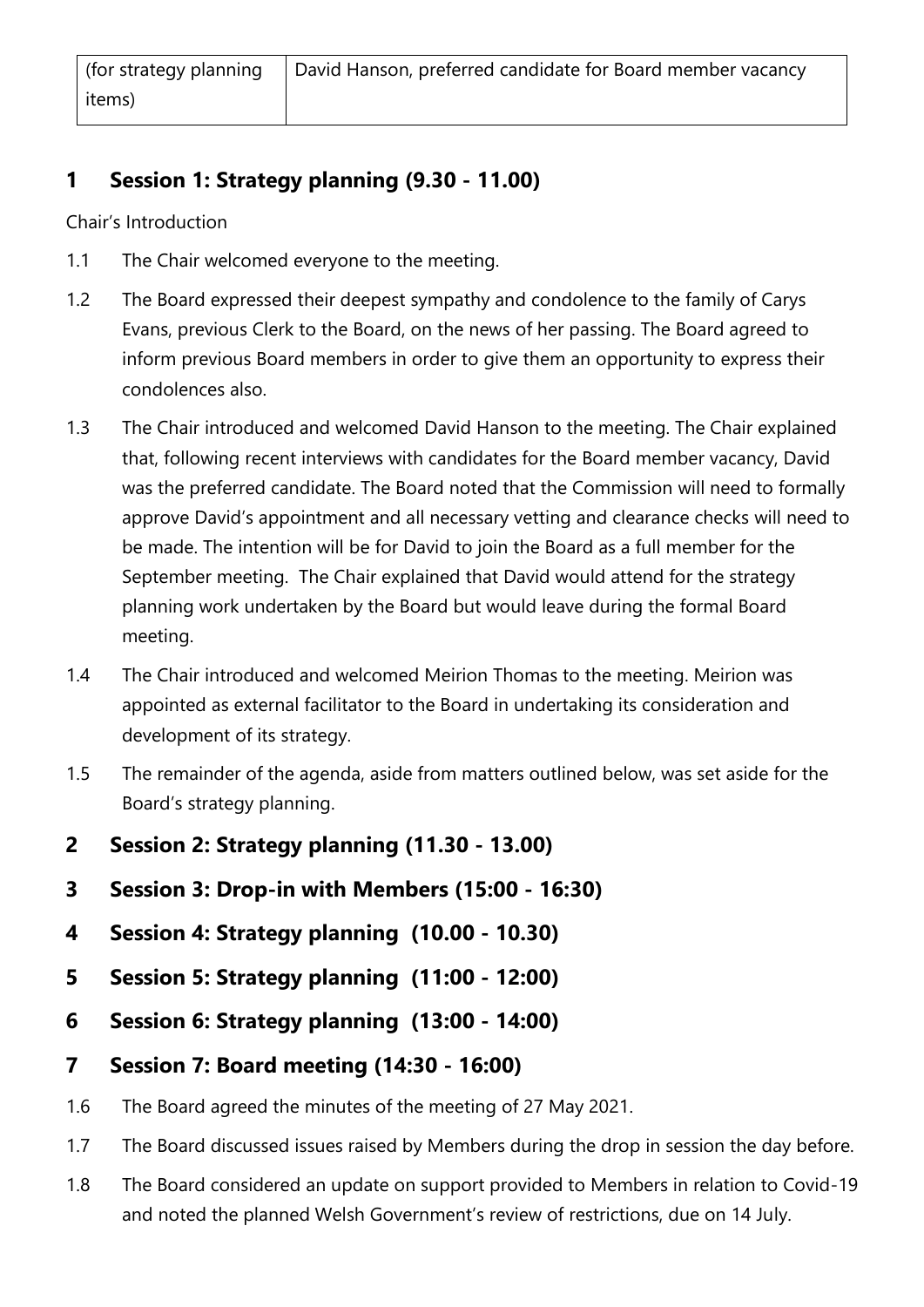- 1.9 The Board considered feedback it had received regarding supporting the opening and reopening of offices. The Board agreed to draw attention to the Return to Offices Covid-19 Fund and how Members can access it.
- 1.10 The Board also considered the matter of larger, more significant structural changes to office layouts, and whether they would fall within the scope of the Return to Offices Covid-19 Fund. It was appreciated that some Members may be experiencing particular problems in ensuring their offices are "Covid-secure". The Board noted that it is likely that there will be constraints on Members' ability to undertake such changes as leaseholders. The Board was of the view that, in line with the Welsh Government's approach of taking "reasonable measures", Members' Risk Assessments will need to consider various options to work as flexibly as possible within the context of the structural limitations of their offices. It was noted that if Members require expert advice and opinion for their risk assessments then these services can be funded from the Office and Constituent Liaison Fund.
- 1.11 The Board agreed that it would be useful to have first-hand evidence from Members, especially in relation to the support they may need for opening or re-opening offices in a "Covid-safe" manner. To that end, the Board agreed to review the support provisions available to Members in relation to Covid at the September meeting and to invite Members to share information for the Board to consider.
- 1.12 The Board considered an update on engagement with Members over the forthcoming summer recess and ahead of its September meeting. The Board also agreed to hold drop in sessions with Members on a more regular basis, once a term.
- 1.13 The Board noted an update on the launch of its new website.
- 1.14 The Board agreed its forward work programme until January 2022.

**Actions**: The secretariat to:

- arrange publication of the May minutes;
- provide information for the Board to review the provisions available to Members and offices, in relation to Covid-19;
- seek evidence from Members in relation to support for Covid-19;
- finalise the programme of visits with Members and their offices;
- arrange future drop in session with Members, the next one in the autumn term;
- arrange the Representative meetings for the September meeting;
- provide the Board with links to the final versions of the new website and arrange for it to be made live when ready.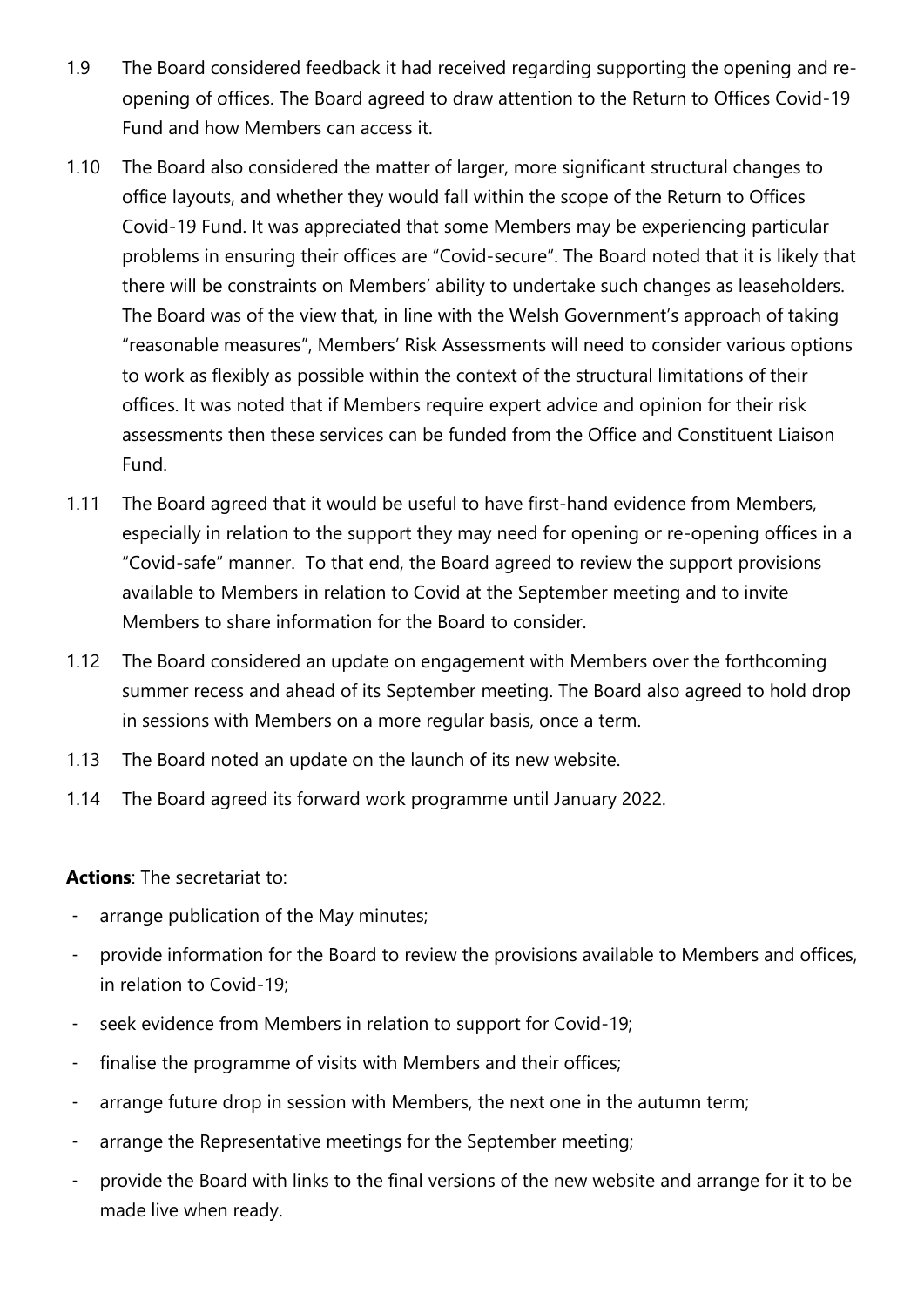### **Paper 3 – Committee Chair Pay**

- 1.15 The Board considered an update from Siwan Davies, Director of Senedd Business on the establishment of Committees, as agreed by the Senedd over the last few weeks. The context behind decisions made by the Business Committee in relation to Committee remits and the Committee timetable were also provided to the Board.
- 1.16 The Board noted legal advice from Huw Williams, Chief Legal Adviser, on the application of the Determination and its ability to give effect to its decisions on the salaries payable to additional office holders from the date of their appointments.
- 1.17 The Board determined that given the remit and responsibilities of Committee Chairs, and the importance of the role of all Senedd Committees in holding the Government to account and discharging the Senedd's functions, all Chairs elected on 29 June will be entitled to the higher rate of £13,741 per annum. The Board agreed that pay would be payable from the date of election as chair, being 29 June.
- 1.18 The Board also agreed to retain the two rates of Committee Chair pay as set out in the Determination for future use if required over the course of this Senedd term.

**Action:** The secretariat to:

- write to all Committee Chairs to notify them of the Board's decision;
- write to the Chair of Business Committee to outline the Board's decisions;
- inform MBS of the decision, to allow for the necessary arrangements to be made for payment to Chairs.

#### **Paper 4 – Annual Report**

1.19 The Board considered and agreed its annual report for the past financial year, and agreed that it would sign-off the final breakdown of costs by email once they became available.

**Actions**: The secretariat to:

- arrange translation and prepare the report for publication, with a view to laying before the Senedd at the end of July;
- make arrangements for former Board members to agree the breakdown of their costs from their time on the Board, ahead of publication.